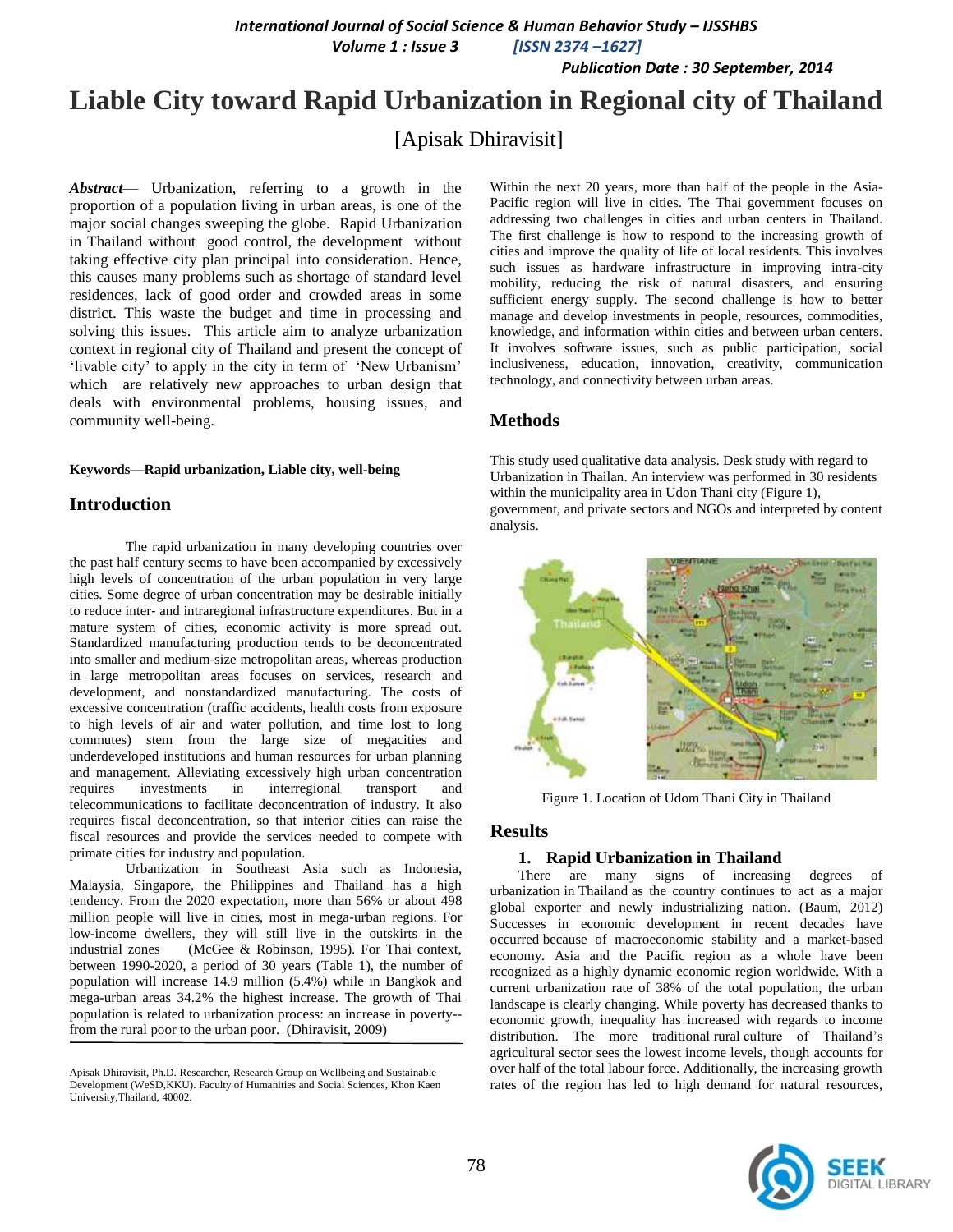#### *Publication Date : 30 September, 2014*

specifically water, which is quickly becoming one of the most important environmental concerns.

Thailand's urbanization rate is low and has stalled **(**Siam Commercial Bank, 2011). Thailand's urbanization rate (urban population as a percentage of the total population) is 31%, significantly below peers such as Indonesia (53%) and Malaysia (71%). More worrisome is that urbanization has stalled, increasing by only 0.8 percentage points between 2002 and 2009, compared to increases of over 7 and 8 percentage points in Malaysia and Indonesia, respectively. The momentum of urbanization is shifting towards cities outside Bangkok. The above is in contrast with urban areas in the top 10 provinces outside Bangkok and its vicinity which have continued to grow. Provinces which have seen particularly rapid growth in their urban populations include Songkhla; Nakhon Si Thammarat; Surat Thani; Ubon Ratchatani; Chonburi; Nakhon Ratchasim and Udon Thani Globally, between 1990 and 2025, (Food and Agriculture Organization,2014). the number of people who will live in urban areas is expected to double to more than 5 billion people; about 90% of this growth will occur in the developing world. The Asia-Pacific region will undergo a dramatic change from rural to urban; the trend will continue for several decades (Figure 2). In the least developed countries (Nepal, Bangladesh), urban growth rates are among the highest. Growth rates are also extremely high in the rapidly industrializing cities, located mostly in Southeast Asia. Already, ten of the world's larger mega-cities (with populations of 10 million or more) are in Asia; by 2015, the world will have 27 mega-cities of which 17 will be in Asia (Daniere &Takahashi, 1999)



**Figure 2**. Urbanization trends in the Asia-Pacific Region **Source**: Food and Agriculture Organization. (2014)

**2. Rapid Urbanization in regional city: case study— Udon Thani city, Thailand.**

**Land use change.** The rapid changes occurring in the urban area nowadays result in an increase in living density. Land is increasingly being used for commercial and residential purposes. The growth is causing high demand for land usage, especially in urban areas and land prices are much higher. Those who have low incomes can no longer afford to own land in urban areas. The land has been transferred to businessmen or investing groups who have come to the area with significant funding.

**Economic and social change.** Udon Thani's economy has expanded continuously since the United States had set up a military base there in 1965. However, the economic growth at that time was caused by U.S. military spending or for consumption purposes. It was not a self-sustaining production system. Considering the strength of economic growth, research has found that Udon Thani has a geographical advantage over other areas in the Northeast. It is the transportation hub of the northeastern region, which easily links the larger Indo-China region to neighboring countries such as Vietnam and Laos. The economic growth is currently displayed through the expansion of trade, more commercial buildings such as department stores or large retail stores, and more labor employment. In addition, policies established by both central and local government are also a factor which has propelled Udon Thani to become a logistics center and air transportation hub in this region.

**Transportation problems**. Traffic conditions are problematic, especially in the morning and evening which are the times during which many people who live outside the municipality are traveling to work and study in the urban area. The influx of people results in many vehicles on the road, which in turn leads to traffic jams. Traffic jams occur not only in the downtown area, but also in the suburbs, especially along the eastern bypass road, which is part of a suburban residential area. However, the appropriate authorities have tried to solve the problem, such as constructing more roads, to ease traffic problems along the Eastern bypass road. The construction will begin in 2017.

**Waste disposal problems**. The study found that citizens who live along the road to the landfill facility complain frequently about the garbage trucks, which often have a problem with the leachate that flows out of them during the carrying process. The causes significant problems for those who use the road because it makes the surface slippery, which leads to accidents. In addition, people who live in nearby areas have to endure the smell of garbage. The study found that, currently, waste disposal systems have been installed only in some businesses. Most businesses still use the services provided by the local municipality to remove waste and do waste disposal. Big business produces significant amounts of garbage each day, but the agencies that manage waste disposal remain limited, and the odor of garbage pollutes urban areas. Similarly, industry produces large amounts of waste in its factories each day, mostly electronic waste or waste from industrial activities that are is very dangerous to the environment. Unfortunately, Udon Thani does not have a garbage disposal system for these waste categories, which are currently being forwarded to large industrial waste disposal systems in other provinces. However, electronic waste is produced so frequently that plants are unable to load and forward the waste to disposal areas faster than they create it. It is, therefore, necessary to secure a place to store the waste while it awaits transportation to the disposal area.

#### **3. The principles of urbanism**

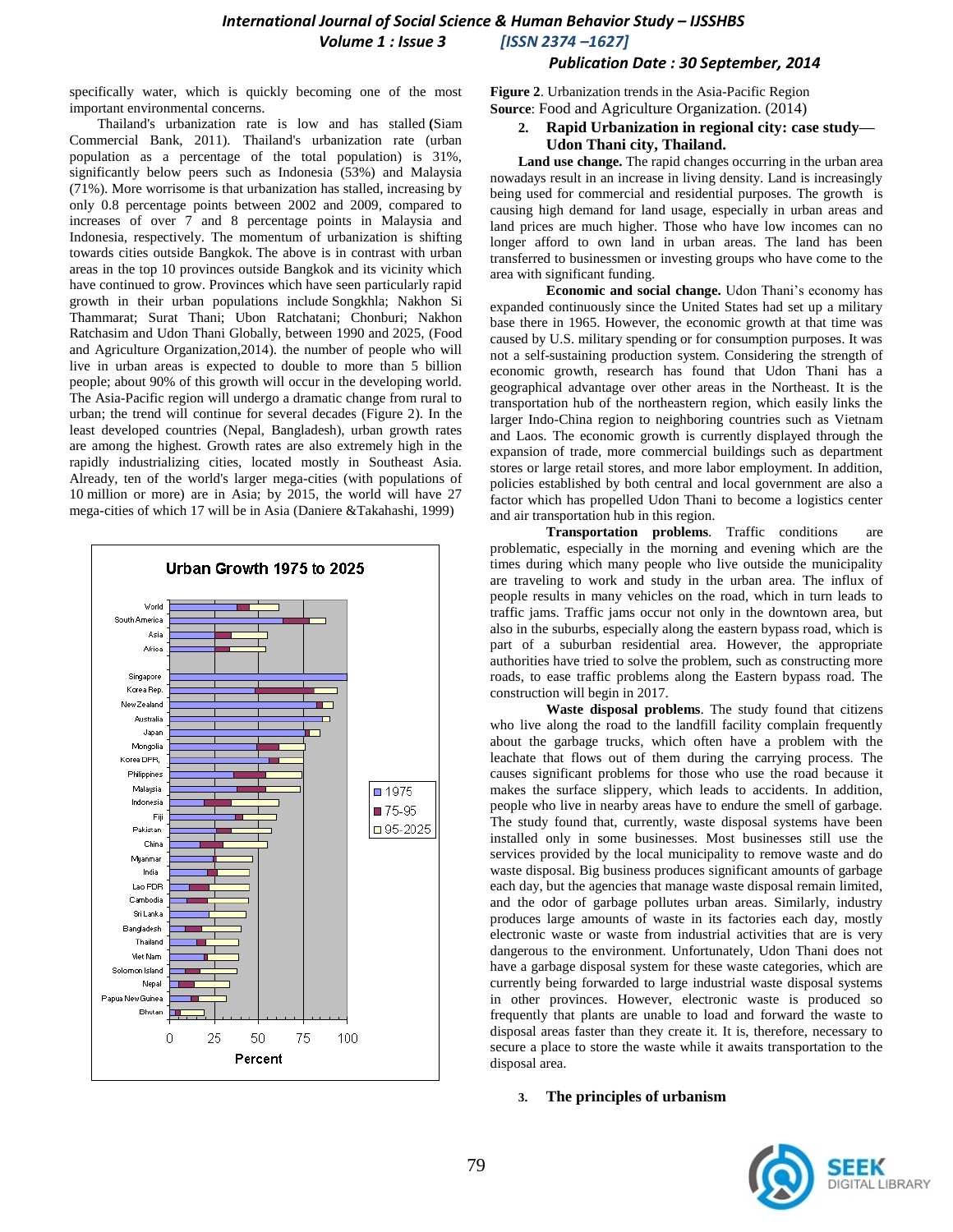### *International Journal of Social Science & Human Behavior Study – IJSSHBS Volume 1 : Issue 3 [ISSN 2374 –1627]*

#### *Publication Date : 30 September, 2014*

**Urbanism** is the characteristic way of interaction of inhabitants of [towns](http://en.wikipedia.org/wiki/Town) and [cities](http://en.wikipedia.org/wiki/Cities) with the built [environment](http://en.wikipedia.org/wiki/Built_environment) or the character of urban life, organization, problems as well as the study of that character, or of the physical needs of [urban societies,](http://en.wikipedia.org/wiki/Urban_sociology) or [city](http://en.wikipedia.org/wiki/City_planning)  [planning.](http://en.wikipedia.org/wiki/City_planning) Urbanism is also movement of the population to the urban areas. In contemporary urbanism, also known as [urban planning](http://en.wikipedia.org/wiki/Urban_planning) in many parts of the world, there are as many different ways of framing the practice as there are cities in the world. According to American architect and planner Jonathan Barnett (Barnett, 2011; Askew,1996) the approach of defining all the different 'urbanisms' in the world is an endless one.

The principles of urbanism can be applied increasingly to projects at the full range of scales from a single building to an entire community.

- 1) **Walkability.** Most things within a 10 minute walk of home and work. Pedestrian friendly street design (buildings close to street; porches, windows & doors; tree-lined streets; on street parking; hidden parking lots; garages in rear lane; narrow, slow speed streets) and pedestrian streets free of cars in special cases.
- 2) **Connectivity**. Interconnected street grid network disperses traffic & eases walking. A hierarchy of narrow streets, boulevards, and alleys and high quality pedestrian network and public realm makes walking pleasurable.
- 3) **Mixed-Use & Diversity.** A mix of shops, offices, apartments, and homes on site. Mixed-use within neighborhoods, within blocks, and within buildings. Diversity of people - of ages, income levels, cultures, and races.
- 4) **Mixed Housing**. A range of types, sizes and prices in closer proximity.
- 5) **Quality Architecture & Urban Design.** Emphasis on beauty, aesthetics, human comfort, and creating a sense of place; Special placement of civic uses and sites within community. Human scale architecture & beautiful surroundings nourish the human spirit.
- 6) **Traditional Neighborhood Structure.** Discernable center and edge. Public space at center. Importance of quality public realm; public open space designed as civic art. Transect planning: Highest densities at town center; progressively less dense towards the edge. The transect is an analytical system that conceptualizes mutually reinforcing elements, creating a series of specific natural habitats and/or urban lifestyle settings. The Transect integrates environmental methodology for habitat assessment with zoning methodology for community design. The professional boundary between the natural and man-made disappears, enabling environmentalists to assess the design of the human habitat and the urbanisms to support the viability of nature. This urban-to-rural transect hierarchy has appropriate building and street types for each area along the continuum.
- 7) **Increased Density.** More buildings, residences, shops, and services closer together for ease of walking, to enable a more efficient use of services and resources, and to create a more convenient, enjoyable place to live. New Urbanism design principles are applied at the full range of densities from small towns, to large cities
- 8) **Green Transportation.** A network of high-quality trains connecting cities, towns, and neighborhoods together. Pedestrian-friendly design that encourages a greater use of bicycles, rollerblades, scooters, and walking as daily transportation.
- 9) **Sustainability.** Minimal environmental impact of development and its operations. Eco-friendly technologies, respect for ecology and value of natural systems, Energy efficiency, Less use of finite fuels, More local production, More walking, less driving.
- 10) **Quality of Life.** Taken together these add up to a high quality of life well worth living, and create places that enrich, uplift, and inspire the human spirit.

# **4. Benefits of Urbanism**

Benefits to "RESIDENTS". Higher quality of life; Better places to live, work, & play; Higher, more stable property values; Less traffic congestion & less driving; Healthier lifestyle with more walking, and less stress; Close proximity to main street retail & services; Close proximity to bike trails, parks, and nature; Pedestrian friendly communities offer more opportunities to get to know others in the neighborhood and town, resulting in meaningful relationships with more people, and a friendlier town; More freedom and independence to children, elderly, and the poor in being able to get to jobs, recreation, and services without the need for a car or someone to drive them; Great savings to residents and school boards in reduced busing costs from children being able to walk or bicycle to neighborhood schools; More diversity and smaller, unique shops and services with local owners who are involved in community; Big savings by driving less, and owning less cars; Less ugly, congested sprawl to deal with daily; Better sense of place and community identity with more unique architecture; More open space to enjoy that will remain open space; More efficient use of tax money with less spent on spread out utilities and roads.

Benefits to "BUSINESSES". Increased sales due to more foot traffic & people spending less on cars and gas; More profits due to spending less on advertising and large signs; Better lifestyle by living above shop in live-work units - saves the stressful & costly commute; Economies of scale in marketing due to close proximity and cooperation with other local businesses; Smaller spaces promote small local business incubation; Lower rents due to smaller spaces  $\&$ smaller parking lots; Healthier lifestyle due to more walking and being near healthier restaurants; More community involvement from being part of community and knowing residents

Benefits to "DEVELOPERS". More income potential from higher density mixed-use projects due to more leasable square footage, more sales per square foot, and higher property values and selling prices; Faster approvals in communities that have adopted smart growth principles resulting in cost / time savings; Cost savings in parking facilities in mixed-use properties due to sharing of spaces throughout the day and night, resulting in less duplication in providing parking; Less need for parking facilities due to mix of residences and commercial uses within walking distance of each other; Less impact on roads / traffic, which can result in lower impact fees; Lower cost of utilities due to compact nature of New Urbanist design; Greater acceptance by the public and less resistance from NIMBYS; Faster sell out due to greater acceptance by consumers from a wider product range resulting in wider market share

Benefits to "MUNICIPALITIES". Stable, appreciating tax base; Less spent per capita on infrastructure and utilities than typical suburban development due to compact, high-density nature of projects; Increased tax base due to more buildings packed into a tighter area; Less traffic congestion due to walkability of design; Less crime and less spent on policing due to the presence of more people day and night; Less resistance from community; Better overall community image and sense of place; Less incentive to sprawl when